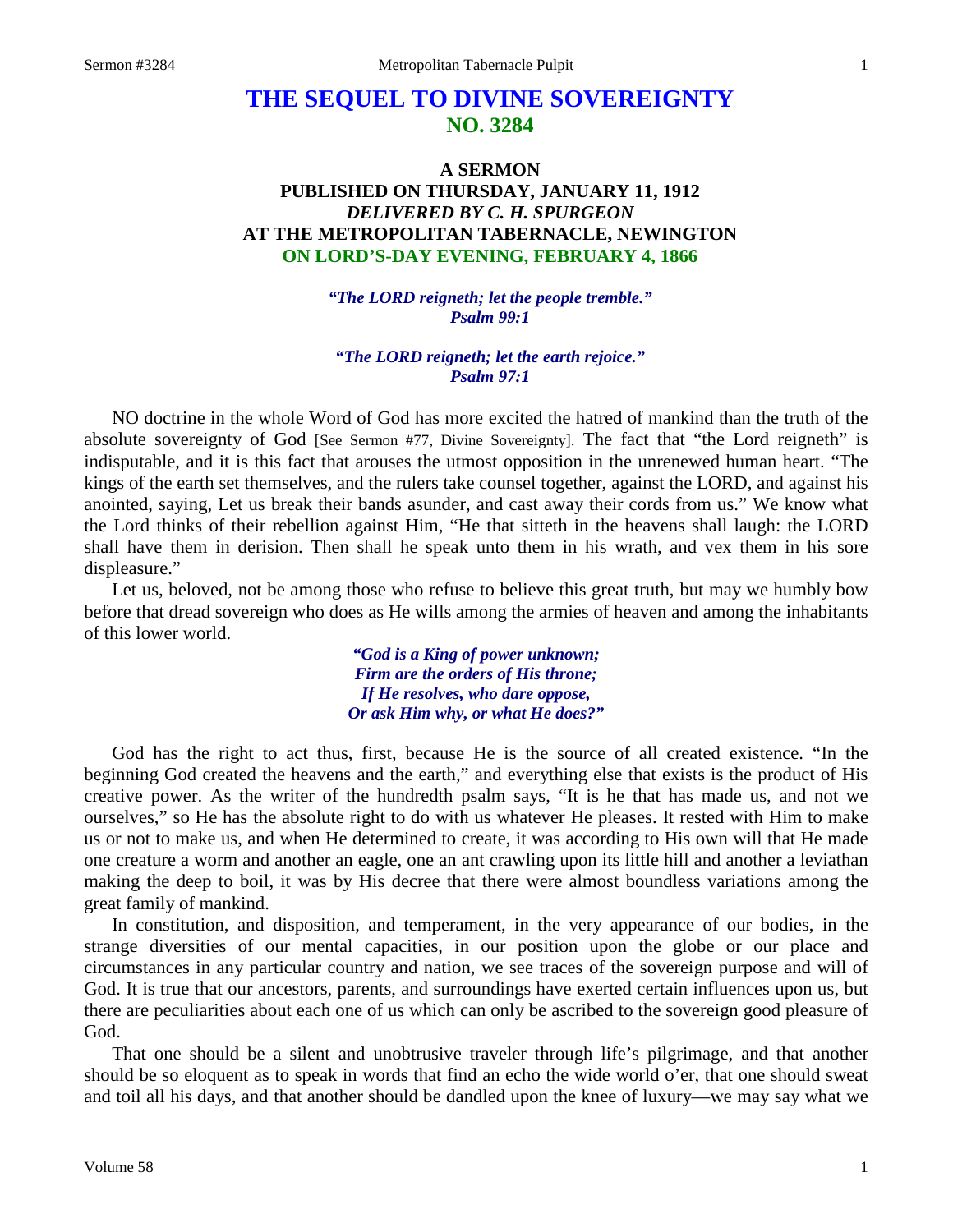will about all this, but whether we agree with it or not, we cannot deny that it is according to divine appointment and order, and therefore we must submit to it.

> *"The Lord is King; who then shall dare Resist His will, distrust His care, Or murmur at His wise decrees, Or doubt His royal promises?*

*The Lord is King; child of the dust, The Judge of all the earth is just: Holy and true are all His ways, Let every creature speak His praise."*

Not only do we believe that God being the Creator, has the right to make His creatures according to His own will, but we also believe that He has another right over us acquired from our sinnership. We may say, though we speak it with bated breath in the presence of His awful majesty, that even creatures have their rights at their Creator's hand. For instance, every creature may claim from its Creator that it should not be punished if it does not offend, and that it should be made happy if it is obedient to His commands. Such rights JEHOVAH has always acknowledged, and has never violated. But you and I, dear friends, have lost all the rights of creatureship, for we have all sinned.

A subject of this realm has the right of freedom to go where he pleases, and do what he pleases so long as he does not offend against the law of the land, but if he commits high treason, or robbery, or some other crime, and so is brought under the condemnation of the law, straightway he loses all right to his freedom, and is put in prison with other criminals.

Now the law of God's universe, a most equitable and just law, runs thus, "The soul that sinneth it shall die," and as we have all sinned, the sentence of death is recorded against every soul of woman born, and that any of us are still permitted to live is due to the clemency of the great King. Some of us, blessed be His holy name, have been pardoned by Him, and having been pardoned, we shall never again be condemned, but others are respited during His Majesty's pleasure, and that respite is an act of divine sovereignty.

Had He executed the sentence pronounced upon us as soon as we had sinned, we might have bewailed His severity, yet we could never have impeached His justice, for we should have deserved the utmost penalty that could have been demanded by His righteous law. So that, by virtue of our sinnership, God has the right to punish us if He pleases to do so, but if He can consistently, with the principles of eternal justice, pardon us, He has the right to do so.

You noticed that I said, "consistently with the principles of eternal justice," for God will never violate those principles. He can always do as He wills, but He always wills to do what is right, and by the atonement of His dear Son, He has made a way by which He can satisfy all the claims of His inflexible justice, and yet can take infinite delight in bestowing His mercy upon the guilty.

Then surely, as mercy is not only God's prerogative as King, but also had to be so dearly bought by the precious blood of His well-beloved Son, we ought not to be backward in confessing that He has the right to bestow that mercy whenever He pleases. At all events, whether we believe it or not, this declaration is still thundered forth from the throne of the Eternal, "I will have mercy on whom I will have mercy, and I will have compassion on whom I will have compassion."

Observe then, three rights which belong to God—as Creator, as Judge, having the right to punish the guilty, and as the God and Father of our Lord Jesus Christ, having the right to pardon sinners, and to do it without in the slightest degree violating His justice. These are high doctrines from which some turn away in despair. It is true that they are high, as high as the throne of God Himself. When I think of them, I feel like the prophet Ezekiel when he looked upon those wheels that were so high that they were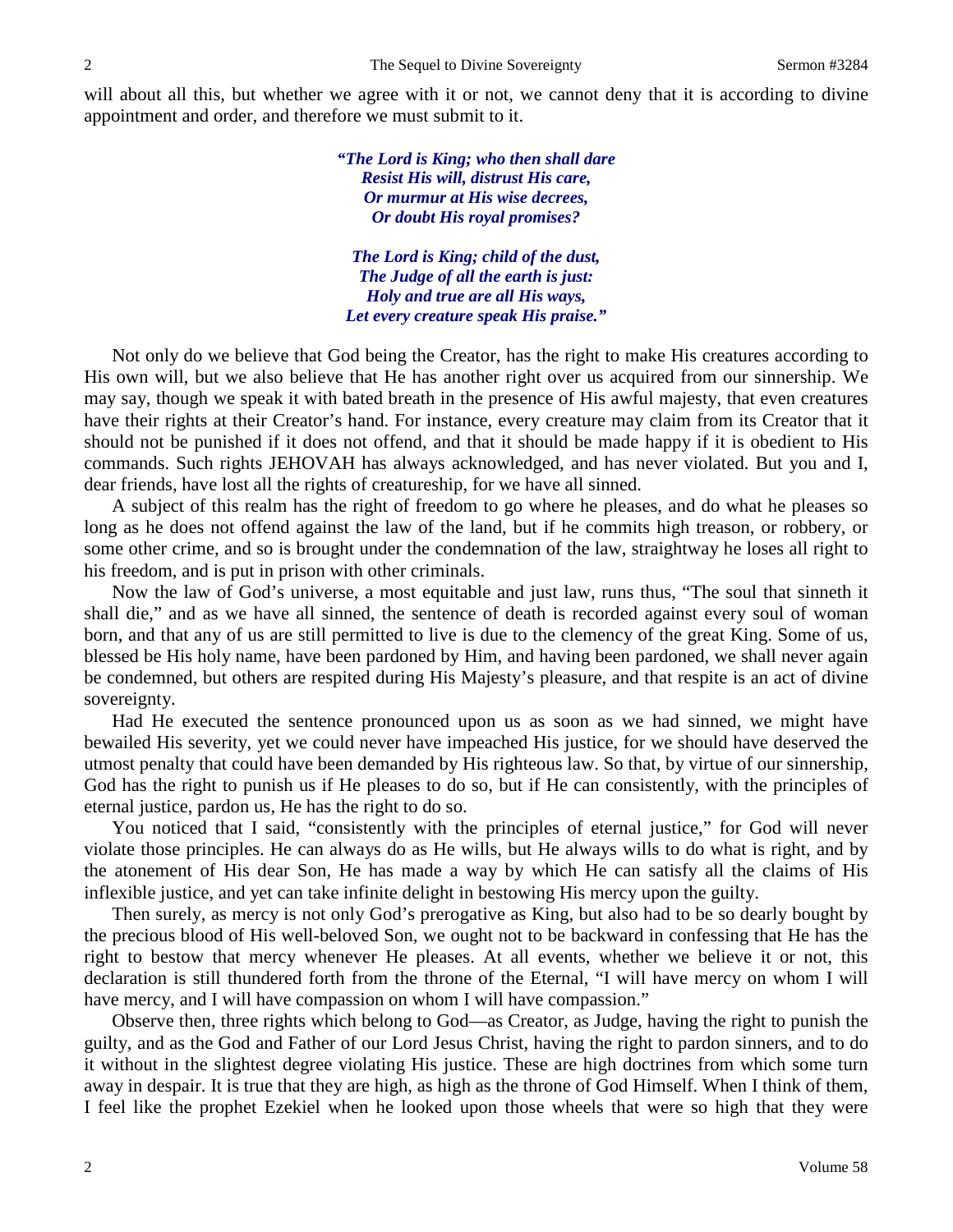dreadful, yet, beloved, as they are true, let us bow before them with awe stricken spirits, yet with believing hearts knowing that the Judge of all the earth is certain to do that which is right.

Moreover, the sovereignty of God is also displayed in His distribution of gifts among His own people, and surely He has the right to do this because the gifts are His own. If we could claim them as ours, they would not be gifts, but they would be rightly due to us like anything else that belonged to us. If any man has a valid claim upon God for mercy, then it is not mercy that he should claim, but justice. If any man, by virtue of his own works, deserves to be saved, then salvation is of works, and not of grace, but this the Scriptures distinctly deny.

If you come to God expecting to receive from Him spiritual gifts because of certain rights vested in yourselves, you come to Him on a footing that He cannot tolerate for a moment. He will say to you, "May I not do as I will with my own?" and He will give nothing to you who claim it as a right, but He will give all they need to those who come to Him confessing that they have no right to His mercy, and entreating that it may be bestowed upon them through the riches of His grace in Christ Jesus.

> **"***Justice upon a dreadful throne Maintains the rights of God; While mercy sends her pardons down, Bought with a Savior's blood."*

I have thus reminded you of the truth which is not only stated in our two texts, but is revealed in many other Scriptures also—the truth that "the LORD reigneth." As He reigns in creation and providence, so does He reign in the realm of His grace. Taking the two texts together, I want, earnestly and affectionately, first *to address the unsaved sinner,* and then *to speak to the saved believer,*  endeavoring to invoke in each soul the twin emotions of rejoicing and trembling, "The LORD reigneth; let the people tremble." "The LORD reigneth; let the earth rejoice."

**I.** So first, LET ME SPEAK TO THE UNSAVED SINNER.

Sinner, it is an unspeakable mercy for you that the Lord reigns, for *it is because He reigns that you are yet alive.* If God were not King, the sentence of justice must be executed, swiftly, surely, mercilessly, and every sinner, the moment that he sinned, must die. But sinner, He who is King is very gracious, and He says to the officer of justice, "Spare that man, let him still live." He has spared some of you thirty, forty, fifty, sixty, it may be even seventy years. You would not have spared any of your fellow creatures who had offended you as long as that.

If a man provoked you to your face, your anger would wax hot against him long before twenty years, some of you would not bear with him even for twenty minutes, yet you have provoked the Lord year after year, but the long-suffering patience in the heart of God has borne with you even until now. He has said concerning you, again and again, "Spare him! Spare him!" When fever shot its hot darts at you, God turned them aside, and when the poison of disease was actually in your blood, He removed it with His healing hand. The Lord who reigns has spared you, therefore rejoice.

Yet tremble at the same time, sinner, for this great King can as readily slay as He can spare. One turn of His hand, nay, not so much as that, He need not even lift His little finger, He has but to will your death and then where would you be? He who has been so strong to spare can be just as strong to smite. He has not yet taken up the axe, but when once He lifts it, and its sharp edge falls upon the tree that is still barren, what will become of it? "The LORD reigneth; let the people tremble."

If He were to come to you tonight, and lay judgment to the line, and righteousness to the plummet, it would be all in vain for you to attempt to resist Him. The breath of your nostrils is so absolutely under God's control that all the physicians in the world could not extend the lease of your life if He were to say to you, "This night shall thy soul be required of thee." So tremble at the recollection that "the LORD reigneth," for you are as completely in His power as a moth would be in yours if you held it in your hand knowing that you could crush it any moment that you pleased.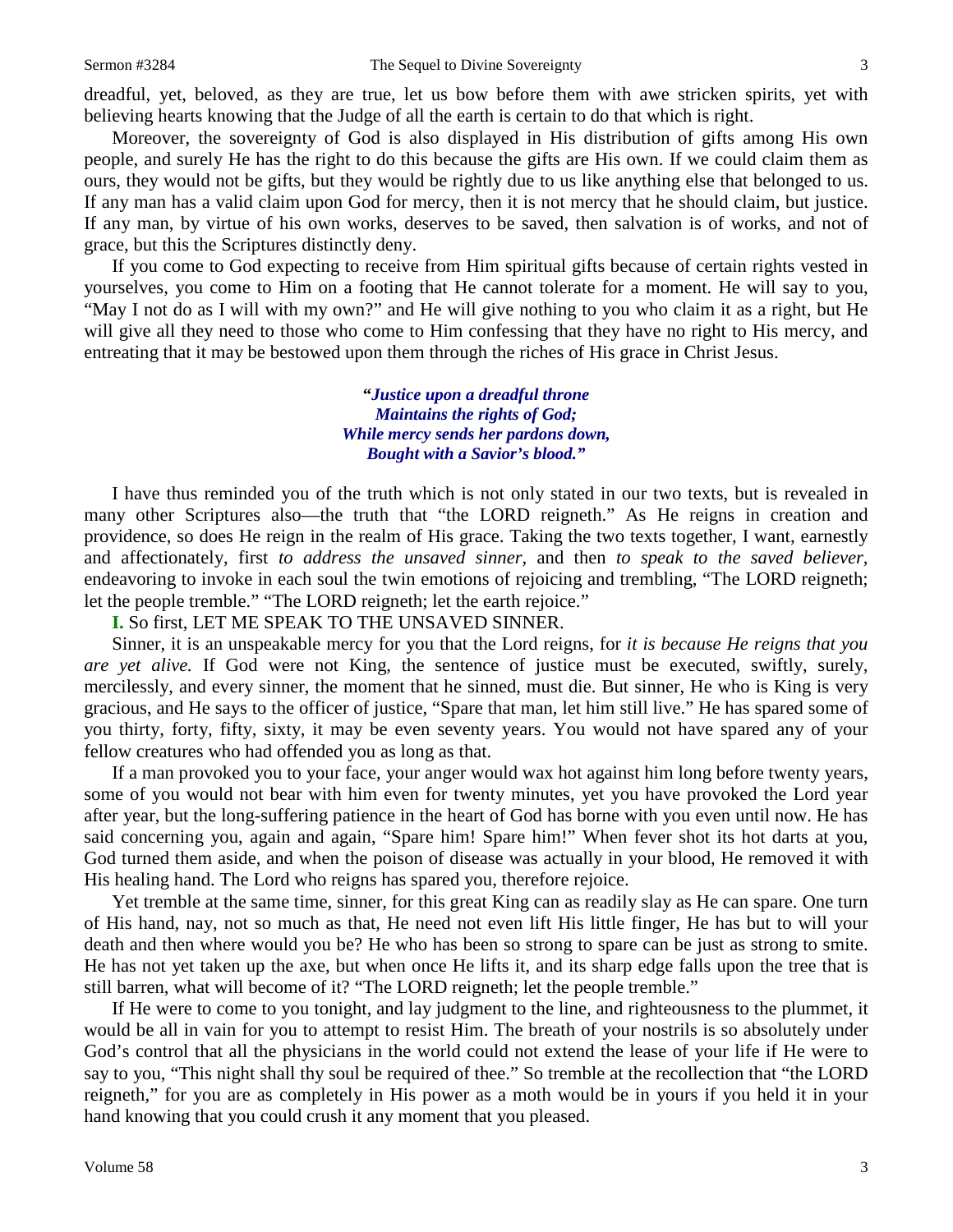Another instance of divine sovereignty, which may cause you both to rejoice and to tremble, is this, *God has sent the Gospel to you.* Think of this fact, my hearer, there are millions upon millions of your fellow creatures who have never heard the Gospel, and who are going down to their doom in utter ignorance of the great salvation. Their idol gods cannot save them, their blocks of wood and stone cannot hear their cry of hopeless sorrow, but unto you is the word of this salvation sent.

Many in this great London of ours are born and nurtured amid scenes of vice and iniquity, they never enter the house of prayer, and possibly even the voice of the street preacher never reaches their ears, but some of you heard the name of Jesus mingled with the hush of your first lullaby, you were dandled on the knee of piety, and carried even as a baby in the arms of earnest prayer.

It is a most gracious sovereignty that has accorded you such great privileges as these, it is the Lord, the Lord who reigns, to whom you owe all this, therefore rejoice, yet tremble as well, for these high privileges involve corresponding responsibilities, and He will require of you a strict account of the way in which you have used these advantages which others have not possessed.

One of these days He will make inquisition, and will say to you, "I gave you light, did you rejoice in it? I sent the Gospel to you, did you listen to the joyful sound, or did you shut your ears to it, and turn away from it with contempt and provoke me to anger against you?"

Besides, sinner, although you are able to hear the Gospel today, you may not be allowed to hear it tomorrow. Instead of the message to you being, as it is today, "Believe and live," tomorrow it may be, "Depart ye cursed." Instead of the entreaty being addressed to you, as it is today, "Turn ye, turn ye, for why will ye die?" tomorrow the dread sentence may be pronounced by JEHOVAH the King, "Then shall they call upon me, but I will not answer; they shall seek me early, but they shall not find me: for that they hated knowledge, and did not choose the fear of the LORD: they would have none of my counsel: they despised all my reproof."

Mercy's day lasts not forever. God's Gospel shall not always be trifled with. You may for a time refuse to listen to the loving, tender, wooing voice of the Savior, but I would have you remember that He will not always quietly submit to your rejection of His gracious invitations. Tremble, I beseech you, lest the music of the silver trumpet of the Gospel should give place to the harsh clangor of the knell announcing that you have been driven from the presence of the King to that dread prison where the voice of love and mercy shall never be heard. Thus I bid you rejoice in your present privileges, but also tremble, lest if you do not prize them, and use them aright, they may rise up in judgment to condemn you.

There are many in this place who may well thank the King for His sovereign mercy to them for *they are the subjects of the strivings of His Holy Spirit.* There are many here who cannot listen to the Gospel without being to some extent impressed by it. They have been seen to shed tears because of their consciousness of sin, and there have been times when it has been exceedingly difficult for them to continue in the service of Satan.

Some of you cannot sin with impunity as others can, and it has sometimes been a question with you whether you dare still occupy these seats unless you resolve to give up your darling sins. Well, if the Holy Spirit has thus striven with you, thank God, for this is another instance of His sovereignty, yet remember how early in the history of mankind God had to say, "My Spirit shall not always strive with man."

In a moment, the sovereignty of God may take away all those melting and gracious influences, and do you know what would happen to you then? Your conscience would be seared as with a hot iron, and your natural hardness of heart would be followed by a judicial hardness which would be more terrible still. You might then continue to hear the Gospel, but it would be as though it were being preached to the dead, you would sit in your pews and experience no more feeling than a row of statues could, and you would live only to walk away and forget that you had been listening to the truth of God.

I tremble as I look around upon some of you, for I cannot help fearing that you have already reached this dreadful state, and that God has said concerning you, "They are joined to their idols, let them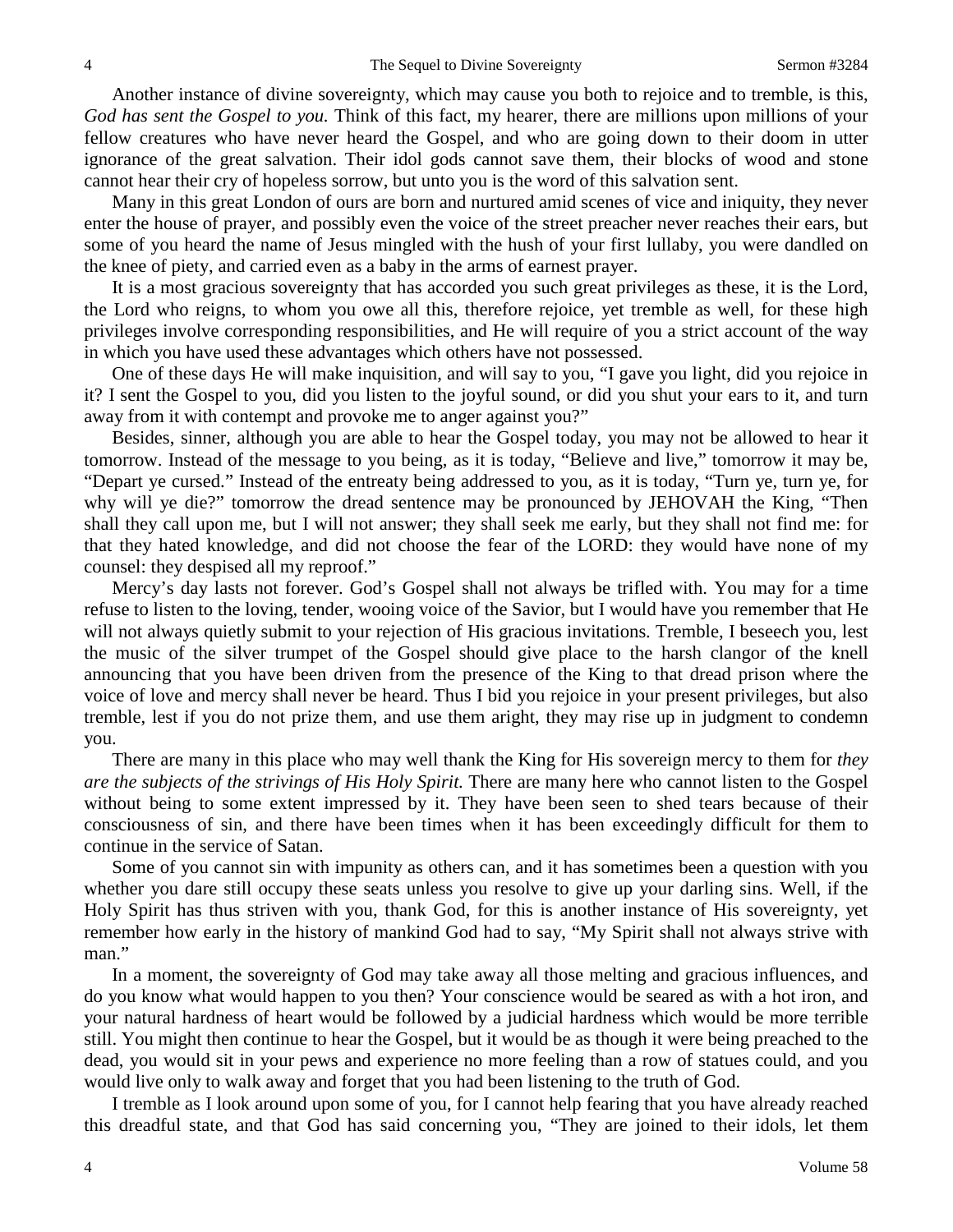alone." I see some here who once made a profession of religion, and who would even speak in God's name, but they turned aside, then they professed to repent, but afterwards turned aside again, and now no message ever seems to startle them. They have listened to the Gospel until they have become Gospelhardened, that which should have been the means of their salvation has become the means of their damnation, that same Gospel, which has been a savor of life unto life to many others, has become a savor of death unto death to them.

Take heed, sinner, for He who melts can harden, and if you have long resisted the strivings of the Spirit, it may be that the Lord will allow you to go on sinning unrebuked, until you have filled up the measure of your iniquity, and received the due reward of your evil deeds.

Let me also remind those of you who are unconverted that you have a further proof of divine sovereignty in the fact that *God has promised to hear prayer.* There are many promises like these, "Ask, and it shall be given you; seek, and ye shall find: knock, and it shall be opened unto you: for every one that asketh receiveth; and he that seeketh findeth; and to him that knocketh it shall be opened."

God in mercy invites you to come to Him, and this is a subject for heartfelt rejoicing, but it is also a cause of trembling, for the door of His mercy will not always remain open, and "when once the Master of the house is risen up, and hath shut to the door, and ye begin to stand without, and to knock at the door, saying, Lord, Lord, open unto us; he shall answer and say unto you, I know not whence ye are." Tonight Jesus is lifted up in the preaching of the Gospel as once He was lifted up upon the cross, and He bids us cry to you, "Look and live; look and live," for it is still true that—

> *"There is life for a look at the Crucified One; There is life at this moment for thee; Then look, sinner, look unto Him, and be saved, Unto Him who was nailed to the tree."*

But if you refuse to obey the Gospel invitation, what must become of you? Surely Captain Execution, with the sharp axe in his hand, will come forth, and take you to your well-deserved doom. If God were to deal with you according to your deserts, what hope would there be for you? Yet He bids you repent, and He speaks to us as He did to Ezekiel, "Say unto them, As I live, saith the Lord GOD, I have no pleasure in the death of the wicked: but that the wicked turn from his way and live: turn ye, turn ye from your evil ways; for why will ye die, O house of Israel?" Isaiah's message is still true, "Seek ye the LORD while he may be found, call ye upon him while He is near: let the wicked forsake his way, and the unrighteous man his thoughts: and let him turn unto the LORD, and he will have mercy upon him; and to our God, for he will abundantly pardon."

Sinner, I am happy in standing here as the ambassador of my King, and yet, while I rejoice, I tremble lest you should reject the message that He has sent to you in the greatness of His grace, for my King is not to be trifled with, He deals severely with those who spurn His mercy. Nothing provokes Him more than slights cast upon His dear Son. To turn away from the blood of His atoning sacrifice will bring down upon you the indignation of the Most High. Oh, venture not upon such a perilous course, but with those trembling lips of yours kiss the Son, trust in Him, depend upon Him, and you shall find salvation now to the praise and glory of God's grace!

> *"Long the Gospel you have spurn'd, Long delay'd to love thy God, Stifled conscience, nor hast turn'd Wooed though by a Savior's blood*

*Wretched, ruin'd, helpless soul, To a Saviour's blood apply; He alone can make thee whole,*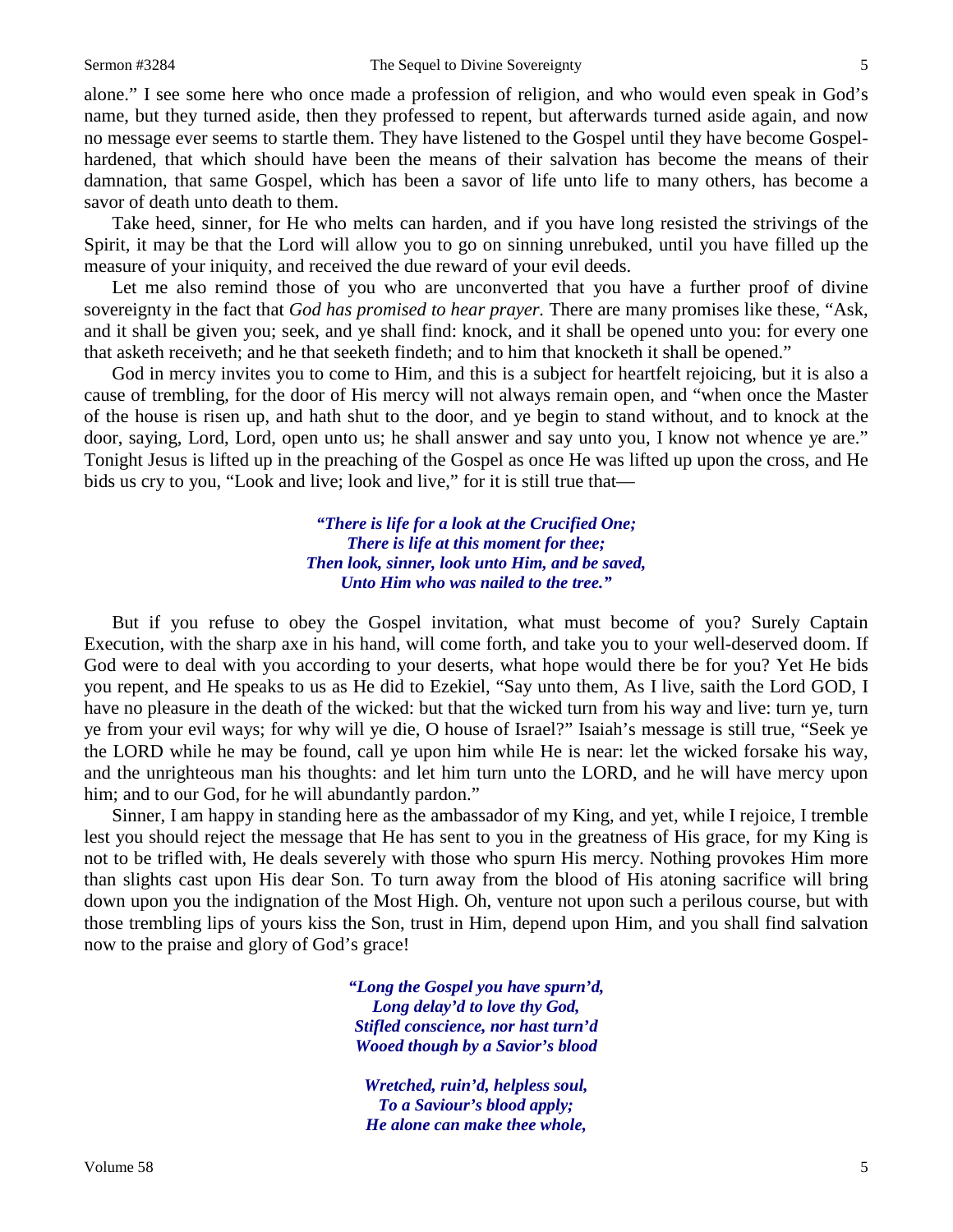#### *Fly to Jesus, sinner, fly."*

#### **II.** Thus have I spoken to sinners, now I am briefly TO SPEAK TO THE PEOPLE OF GOD.

You "precious sons of Zion, comparable to fine gold," look by faith to your King as He sits upon the throne, and first, *rejoice that you are His.* It is the King who has saved you, your pardon is signed by the royal hand, it would be worthless to you if it were not so signed. It is sovereignty that puts the crown upon every other attribute of God, it is the King who has chosen you, the King who has saved you.

Yet, beloved, while I bid you rejoice, I would have you *rejoice with trembling* while I suggest to you the question—are you sure that the Lord has saved you? I put the question to myself—My soul, are you sure that the Lord has saved you? Have you made your own calling and election sure before exhorting others to seek the Lord? It is well for all of us to examine ourselves, and see whether we are in the faith or not.

My brethren on the platform, you who are officers in the church, I do conjure you to make sure work for eternity. You fathers in Israel, presume not upon your grey hairs, but search yourselves, or better still, let each of us pray David's prayer, "Search me, O God, and know my heart; try me, and know my thoughts: and see if there be any wicked way in me, and lead me in the way everlasting." You parents who have been for years members of the church, and you young men and maidens who have not long joined our ranks, rejoice with trembling, and each one of you pray, "O Lord, by Thy Holy Spirit witnessing with my spirit, assure me that I am born of God!"

I have been thinking of these two texts in connection with ourselves who are members of this church. What a notable instance of sovereignty is exhibited in the usefulness of the members of this church! Some of us have, in a very distinguished manner, been made the parents of spiritual children, and our seed has become very numerous. Here is sovereignty in which I, for one, do exceedingly rejoice, and there are brethren and sisters here who also rejoice in it.

But I, for one, must tremble as well as rejoice. What if the Master should take back the power which He has hitherto lent us? What if our preaching should become sapless and savorless to God's people, and lifeless and powerless to sinners? O my God, let me die before that should become my unhappy lot! I could never endure to live as some ministers seem content to do. To be a cumberer of the ground, to see no sign of God's hand being made bare—oh, this would indeed be misery! May the Lord preserve us from ever having that sad experience!

I trust, dear brethren and sisters, that you all feel that it would be far better for you to die so far as your bodies are concerned than to die in the sense of being no longer spiritually fruitful. Therefore, while we rejoice over the great blessing with which the Lord has so long enriched us, let us tremble lest we give Him cause to withhold it for the future. Unless we put every wreath of laurel upon the King's own head, He will speedily withdraw any power with which He entrusted us, and we shall be as weak as Samson was when the Spirit of God had departed from him.

What a remarkable instance of divine sovereignty we have in this church itself as well as in individual members of it! We were among the least in Zion, but the Lord has multiplied us greatly. Why is this? Why has He blessed us so wondrously, and passed by others who scarcely ever hear the cry of a newborn convert? What other reason can we give than this—because it seemed good in His sight? Therefore let us rejoice, but let us also rejoice with trembling, lest the Lord should take away from us such blessed experiences.

Well do I recollect the words of that man of God who is now in heaven, dear Mr. Jonathan George, at the opening of this building. Quoting Jeremiah 33:9, "They shall fear and tremble for all the goodness and for all the prosperity that I procure unto it," he said that the more blessing and prosperity the Lord gave us, the more humble must we be, and the more anxious not to provoke Him to jealousy, or else He would take away His presence from us.

I trust that many of you, beloved, cherish this holy anxiety lest we should grieve the Spirit, and drive Him away from us. At all events, I know one who, without being unbelieving, is always very anxious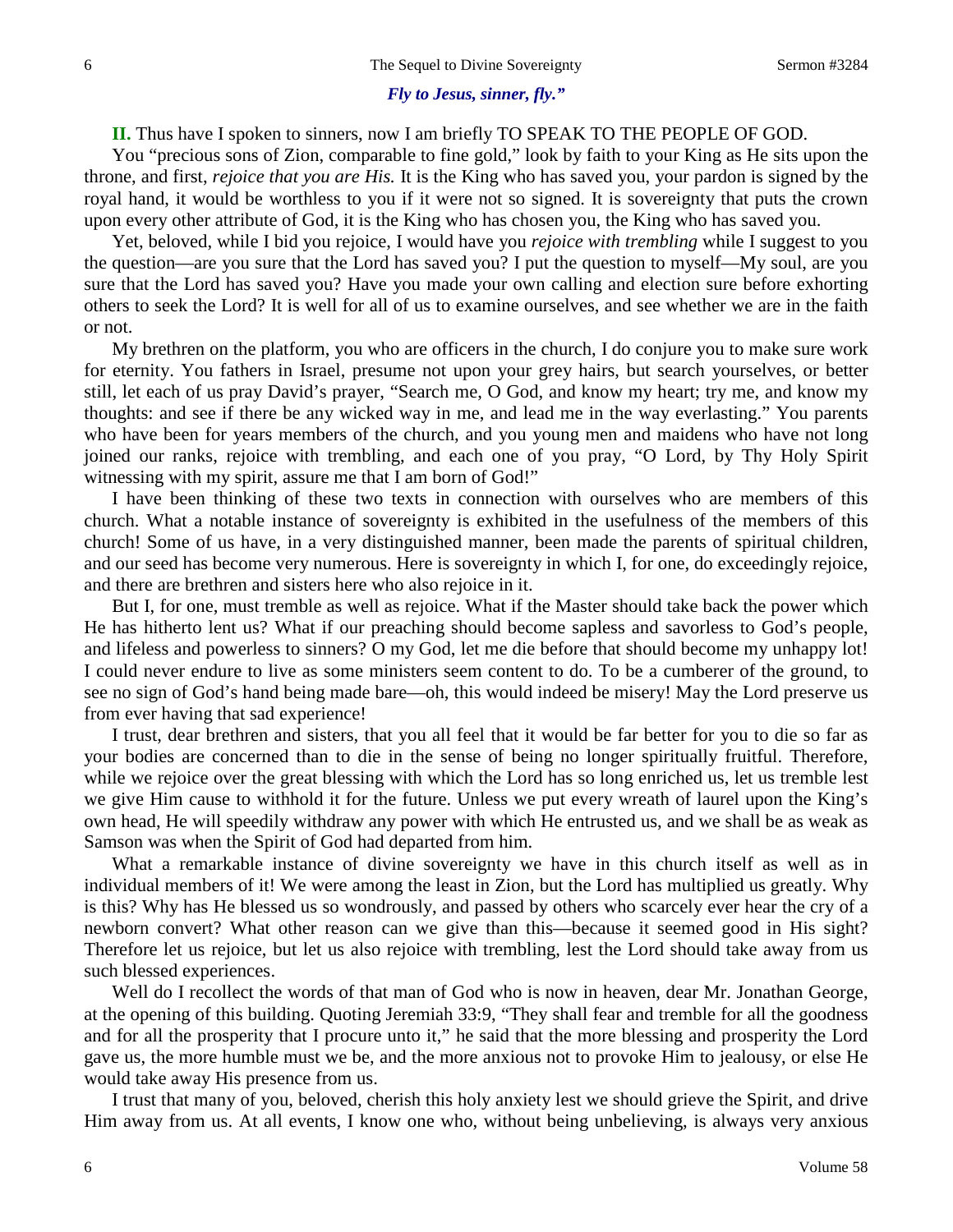that "Ichabod" ("the glory is departed") should never be written on these walls. What if the Lord should allow your zeal to grow cold, your doctrines to become unsound, and your lives unholy? What if, instead of ardor there should be lethargy, instead of love there should be bickerings, instead of harmony there should be division, and instead of mighty wrestling with the Most High there should be sad contentions with one another? May these eyes be sealed in death before such a wretched state of things as that should come, and I know that many of you are saying, "Amen," so far as you also are concerned.

Yet all this is possible, for the King who gives can take away, and He who now blesses can withhold the blessing, and He will do it unless we as a church are faithful and true to Him. Go you now to the cities of Asia Minor where once the seven golden candlesticks brought such glory to God, and how much light will you find there? Where is Pergamos? Where is Laodicea? Where are the churches of Philadelphia and the rest? Have not the most of them ceased to be because they left their first love, and turned back unto the world? If we have any Achans in the camp, we would not stone them, but we would pray for them, and we would plead with them to repent, and turn again unto the Lord, lest the whole church should suffer through them as Israel did through the sin of Achan.

This solemn truth of the sovereignty of God rests very heavily on my heart, let it rest very heavily on yours also, so that together we may rejoice because of all the goodness that the Lord has bestowed upon us, and at the same time let us tremble lest we should in any way provoke Him to anger, and cause Him to withdraw His presence from us, and say to us, "I will work no more through you, but I will leave you to your own devices that you may find out what you can do when I have gone away from you." God forbid that this should ever happen to us!

Now as we come to the table of our Lord, let us come with deep solemnity remembering that there is sovereignty here also. The observance of this ordinance may be very dull and dreary to you, or God make it a time of most blessed fellowship with Him and with one another. The means of grace are not always equally profitable to us. The pipes are always golden, but the holy oil does not always flow in our direction. There is blessing to be had at all times, but you cannot always get it. Ask the King to give you grace to recognize His right to give or to withhold the blessing, and then plead with Him, for Jesus' sake, to remember you for good. God grant that it may be so, for His dear name's sake! Amen!

# **EXPOSITION BY C. H. SPURGEON**

## *PSALM 72*

## *A Psalm for Solomon*

This was David's dying bequest to his son, Solomon, but a greater than Solomon is here, for this psalm concerns the reign, triumph, and everlasting dominion of our Lord Jesus Christ.

**Verses 1-2** *Give the king thy judgments, O God, and thy righteousness unto the king's son. He shall judge thy people with righteousness, and thy poor with judgment.*

It is the distinguishing mark of Christ's kingdom that He cares so much for the poor, whereas in other kingdoms they are generally pushed to the wall, and men of great estate and consequence get all the good positions. In Christ's kingdom the poor are exalted.

**3.** *The mountains shall bring peace to the people, and the little hills, by righteousness.*

Those mountains, in whose caves robbers lurked, and from whose heights enemies often came down, and swept away the little estates of the lowlanders, even these shall bring peace and comfort.

*"No strife shall vex Messiah's reign."*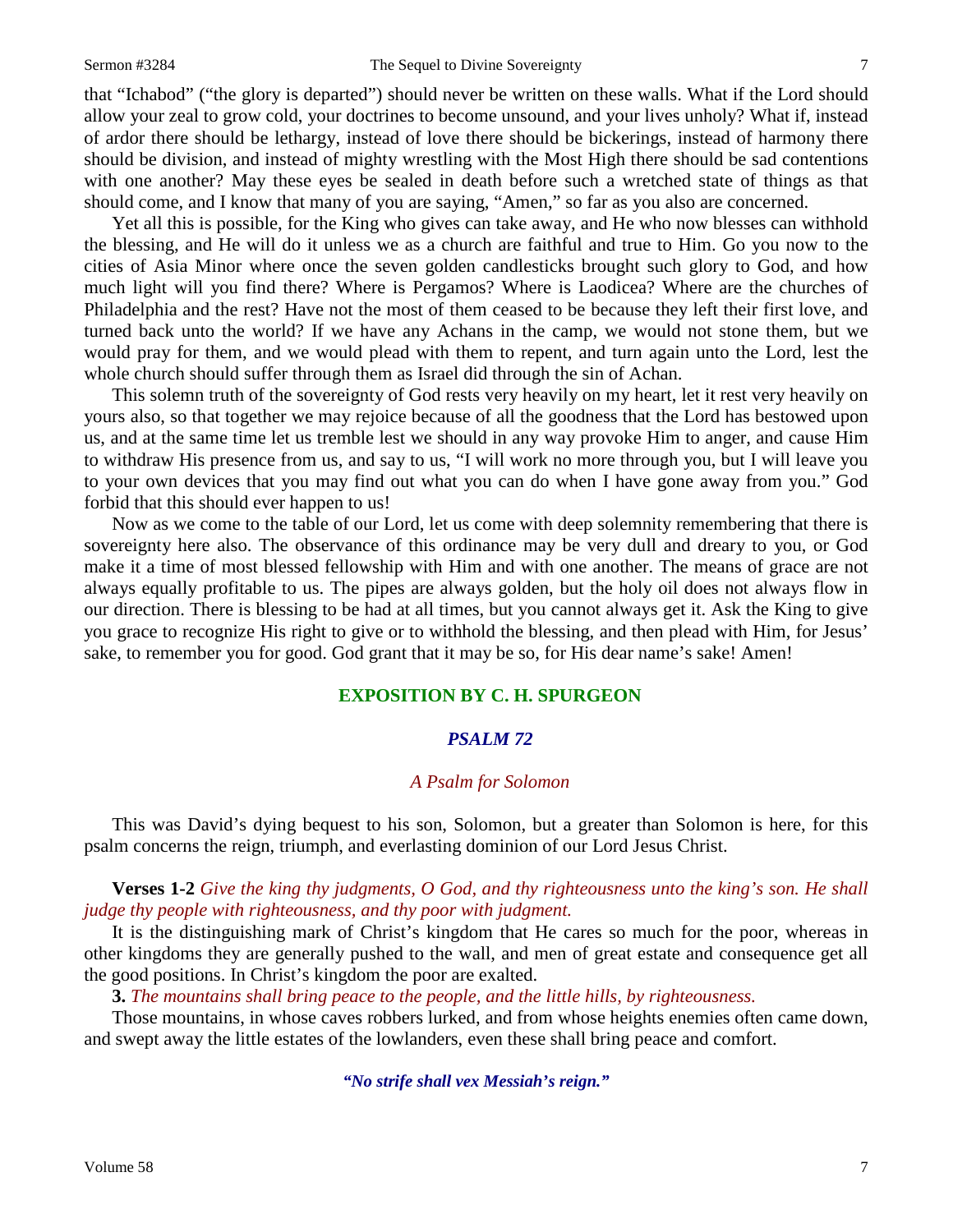When Jesus Christ comes a second time to this earth, we shall see these prophecies literally fulfilled, and until then we delight to know that the reign of Christ is a reign of peace.

**4-6.** *He shall judge the poor of the people, he shall save the children of the needy, and shall break in pieces the oppressor. They shall fear thee as long as the sun and moon endure, throughout all generations. He shall come down like rain upon the mown grass: as showers that water the earth.*

After being mown the grass is tender, should there be a long period of burning sunshine, the roots left exposed might soon be dried up, and the lower portion of the stem, bereft of moisture, might become hard. Never does rain seem so refreshing to the grass as just after the mowing, so is it in Christ's kingdom. Upon you whose broken hearts are like mown grass, upon you who have been cut down by the sharp scythe of affliction, and who have seen your hopes withered before your eyes, Jesus shall come down gently like rain upon the mown grass, and as the showers fertilize the barren earth, so shall the presence of Christ make your hearts to be fertile and fruitful. If any of us are like the parched earth or the mown grass, may we have this gracious promise fulfilled to us.

**7.** *In his days shall the righteous flourish; and abundance of peace so long as the moon endureth.*

Under other kings sinners have flourished, and great oppressors have walked in public, but in Christ's days the righteous shall flourish, "and abundance of peace so long as the moon endureth." There have been some times of truce, there have been some periods when the temple of Janus has been shut, but when Christ comes, the Lord shall break the bow, and cut the spear in sunder, not lay them by in store for days of warfare in the future, but break them up as there will be no further use for them.

**8-9.** *He shall have dominion also from sea to sea, and from the river unto the ends of the earth. They that dwell in the wilderness shall bow before him; and his enemies shall lick the dust.*

The Arabs, the wandering Bedouin tribes, unconquered and untamable, "shall bow before him," and His enemies shall not merely be beaten once or twice, but they "shall lick the dust," they shall be so entirely broken that there shall be no fear of their rebelling in the future.

**10.** *The kings of Tarshish and of the isles shall bring presents:*

Britain and some of her sister islands shall do homage to this great Solomon.

**10.** *The kings of Sheba and Seba shall offer gifts.*

Ethiopia shall stretch out her hands unto God, and men of swarthy skin shall own the King of the Jews as Lord over all.

**11.** *Yea, all kings shall fall down before him: all nations shall serve him.*

There is a great future for you, Christians, a glorious future for our holy religion. The handful by the side of the lake shall yet become an all-conquering host. As it was when that cake of barley bread fell into the midst of the camp of Midian, and overthrew the tent, so that it lay along, and as it was when the shout was heard, "The sword of the LORD, and of Gideon," so shall it be with us ere long. God's people, having no strength of their own, shall nevertheless break the power of their enemy, when the war cry shall be heard, "The sword of Christ and of the LORD of hosts!"

**12-13.** *For he shall deliver the needy when he crieth; the poor also, and him that has no helper. He shall spare the poor and needy, and shall save the souls of the needy* [See Sermon #1037, The Poor Man's Friend].

Now, needy one, here is a promise for thee. Is there one here that has no helper? Then let that one know that Christ is the Friend of the friendless, and the Helper of the helpless.

**14-16.** *He shall redeem their soul from deceit and violence: and precious shall their blood be in his sight. And he shall live, and to him shall be given of the gold of Sheba: prayer also shall be made for him continually* [See Sermon #717, Pray for Jesus]*; and daily shall he be praised. There shall be an handful of corn on the earth—*

Only a handful! O ye birds of the air, how ye long to eat it all up! O ye thorns, how soon would ye choke it to death! It is only a handful of corn—

**16.** *Upon the top of the mountains;*